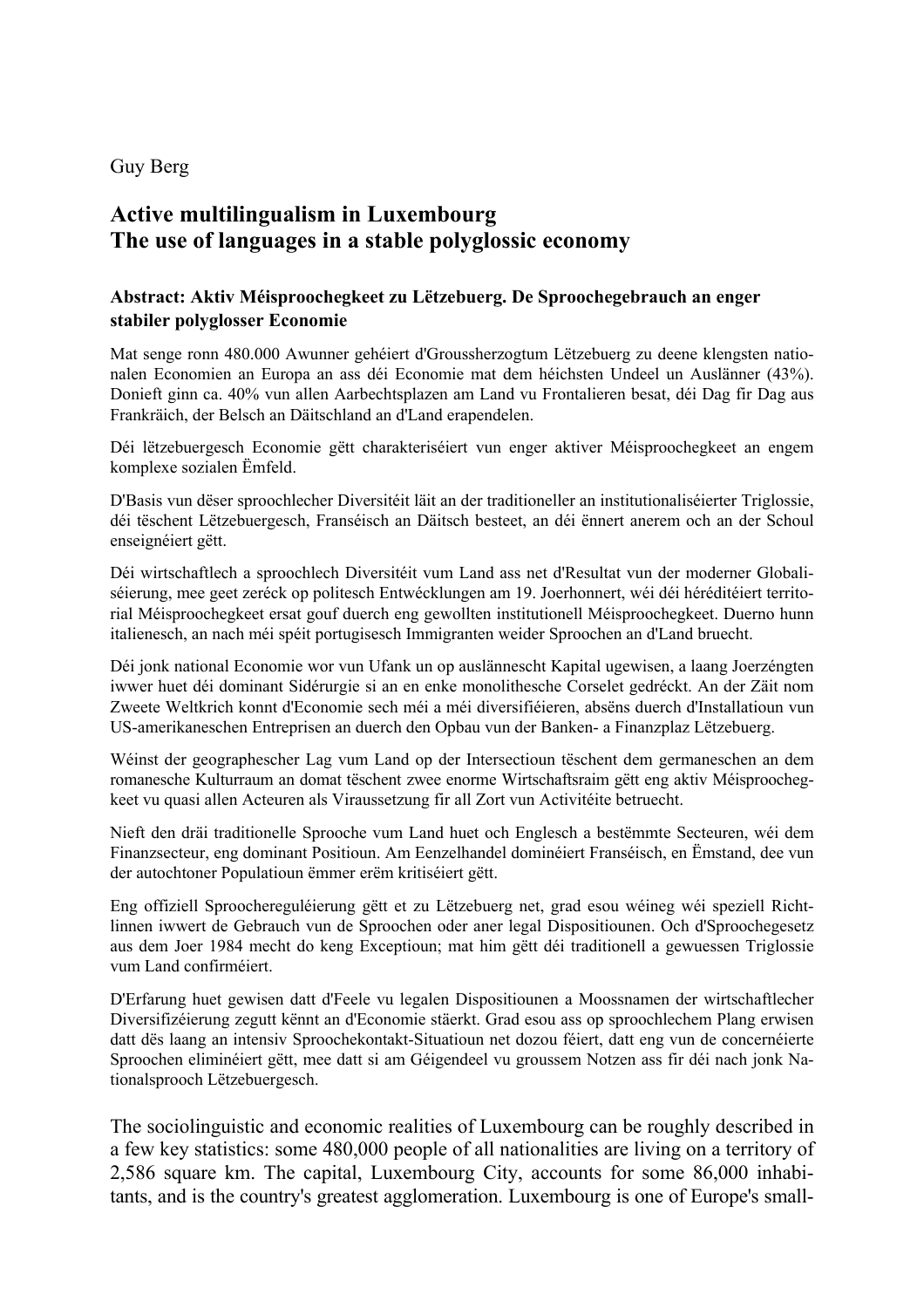est economies and the one with the highest percentage of foreigners (43%). The most important group of foreigners is that of Portuguese immigrants, with 17.7%. The country's labour market is characterised by an extremely high number of cross-border workers (120,000), coming in day by day from France, Belgium and Germany. These cross-border workers hold 40% of all jobs. The large employers are – apart from the financial institutions – groups with Luxembourgish roots, such as the steel group *ArcelorMittal*, the air-carrier *Cargolux*, the media groups *RTL* and *SES Astra*, together with American firms like *Good Year* and *DuPont de Nemours*, as well as various retail groups from Luxembourg, France, Belgium and Germany.

Luxembourg's economic diversity is strongly encouraged by the government, and is accompanied by an active multilingualism embedded in a complex social context. The basis of this linguistic diversity is founded on the traditional, stable and institutionalised triglossia that exists between Luxembourgish, French and German. Within this triglossic situation, Luxembourgish functions as the national language, and is spoken by the native Luxembourgers in everyday life as the common language for all purposes. It is complemented in most public areas by French and German as the written languages. In economic affairs, this triglossia is becoming broadened out further by the use of English and, to a certain extent, Portuguese.

Children become familiarised with Luxembourgish not only at home, but also through early-schooling programmes. Socialisation comes later, in primary school, where they learn to read and write in German. Education in French starts with the second year of primary school. Luxembourgish is also taught, but in a less formal manner. English can be added as a fourth language, but only at secondary level. Furthermore, most secondary schools also offer Italian, Spanish, and sometimes Russian.

This collective and institutionalised multilingualism, actively promoted by school education, may be considered as one of the reasons for the stability and constancy of Luxembourgish society, which is a society unconfronted by xenophobia, social conflicts and social exclusion, despite the high percentage of foreigners. Multilingualism may also be considered as one of the reasons for the rapid and dynamic growth of the country's economy. The economic and linguistic diversity of the country is, indeed, not a result of modern globalisation, but goes back to political developments in the early nineteenth century.

It was at the beginning of post-Napoleonic Europe at the Vienna Congress of 1815 that the Duchy of Luxembourg was reinvented as a 'Grand Duchy'. Its territory consisted of the possessions of the medieval Duchy, but without various eastern parts that were ceded to Prussia. The traditional division of Luxembourg into a French-speaking part in the west (the so-called *quartier wallon*) and a German- or Germanic-speaking part in the east (the so-called *quartier allemand* ) was inherited by the new Grand Duchy. Administration was carried out in both these languages, but Luxembourgish itself did not figure at all in official life.

Throughout the whole of the nineteenth century, Luxembourg worked hard to build up its political and economic independency. The young economy, with its dominating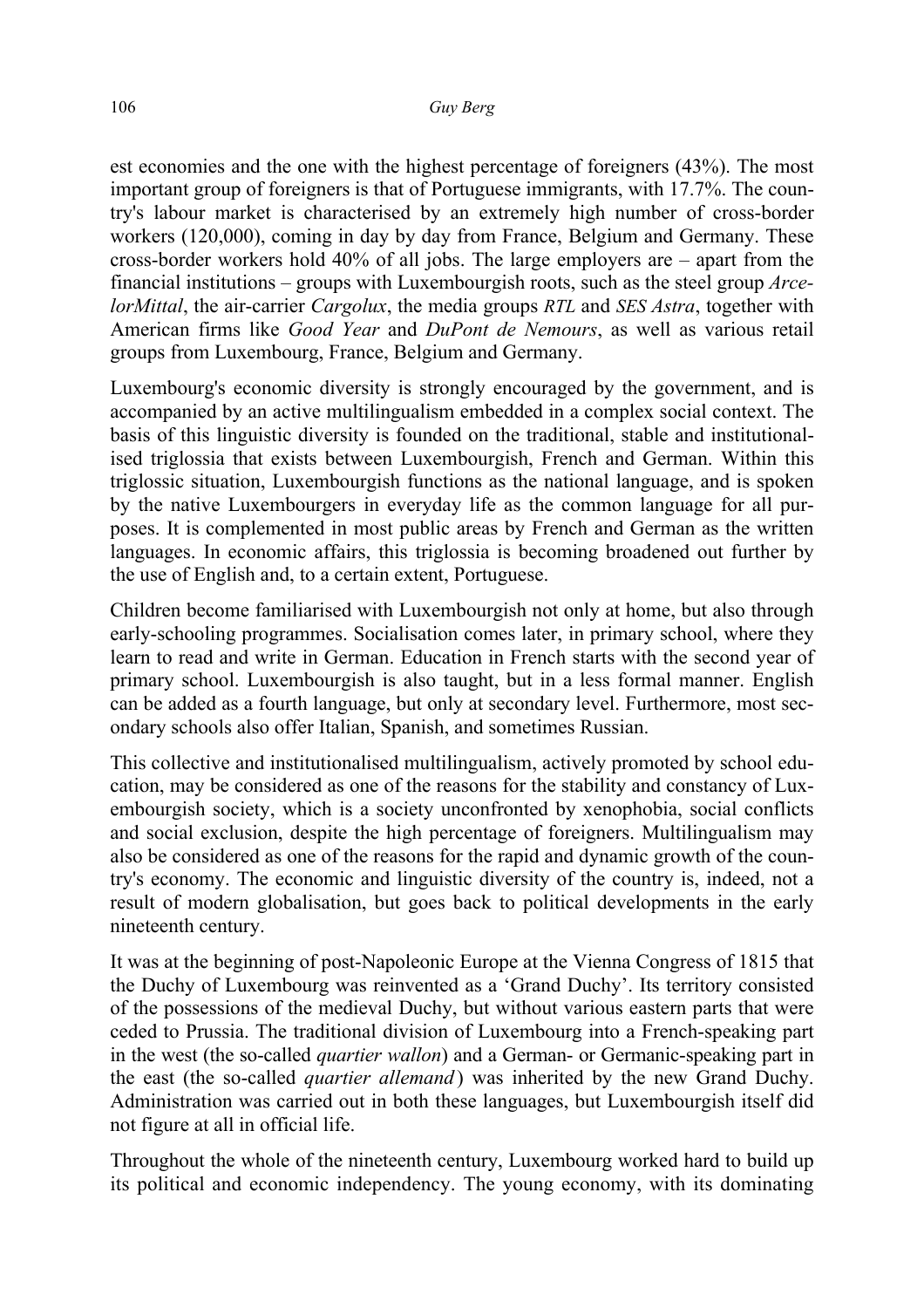agricultural sector, was highly dependent on foreign money. The first banking institutions were established with money that came in from Germany and Belgium, while the first railways were owned by French companies.

Luxembourg, the capital city, was a military fortress held by the Prussians, while at the same time the rest of the Grand Duchy was linked to the Kingdom of the Netherlands, held in personal union by its king, who was also the Grand Duke of Luxembourg. The basis of the modern parliamentarian monarchy was founded in 1848, when the country received its first Constitution. The languages used in Parliament were French and German – as opposed to the Luxembourgish and French of today.

The partitioning of the country in 1839 made Luxembourg lose all its French-speaking territories. These were ceded to Belgium, leaving the remaining territories to correspond more or less to the former *quartier allemand*. From that moment on, the Grand Duchy was diglossic, with Luxembourgish and German as its languages. The country, however, did persist with its traditional trilingualism, although the use of French was no longer a necessity, but rather the expression of a deliberate political choice. In a word, territorial multilingualism came to be replaced by institutional multilingualism. The Education Act, which was passed in 1912, contributed to the further fostering of trilingual and triglossic education in primary and secondary schools.

Growing political independency led to growing economic diversification, dominated by a flourishing and prosperous steel industry. The constant increase of production generated strong internal migrations to the steel-mills in the south of the Grand Duchy, followed by waves of immigration from Italy, and later on from Portugal. Linguistic integration took place, and is still taking place, in Luxembourgish and French.

The early twentieth century is marked by the country's joining up with international structures, such as UEBL, the trading union with Belgium, and BENELUX, the economic union with Belgium and the Netherlands.

Following the Second World War, Luxembourg became one of the founder-members of the United Nations and of the European Economic Community, the latter of which in 1952 established its head-quarters in Luxembourg City. Although the European Commission later left Luxembourg for Brussels, Luxembourg has remained the seat of powerful European institutions, among which are the European Court of Justice, the European Court of Auditors, the Secretariat-General of the European Parliament, the European Investment Bank, and the European Statistics Office. All these institutions offer some 8,000 jobs, which are held by nationals from all the 27 member-states of the European Union.

The growing international dimension of the tiny national economy is fully backed up by the Government, and has led to the establishment of international groups and of electronic service-providers such as *Google*, *Yahoo*, *Apple* and *Amazon*, for which Luxembourg is head-quarters to their European business. The targeted consolidation of Luxembourg as a financial centre with more than 80,000 jobs has completed this development.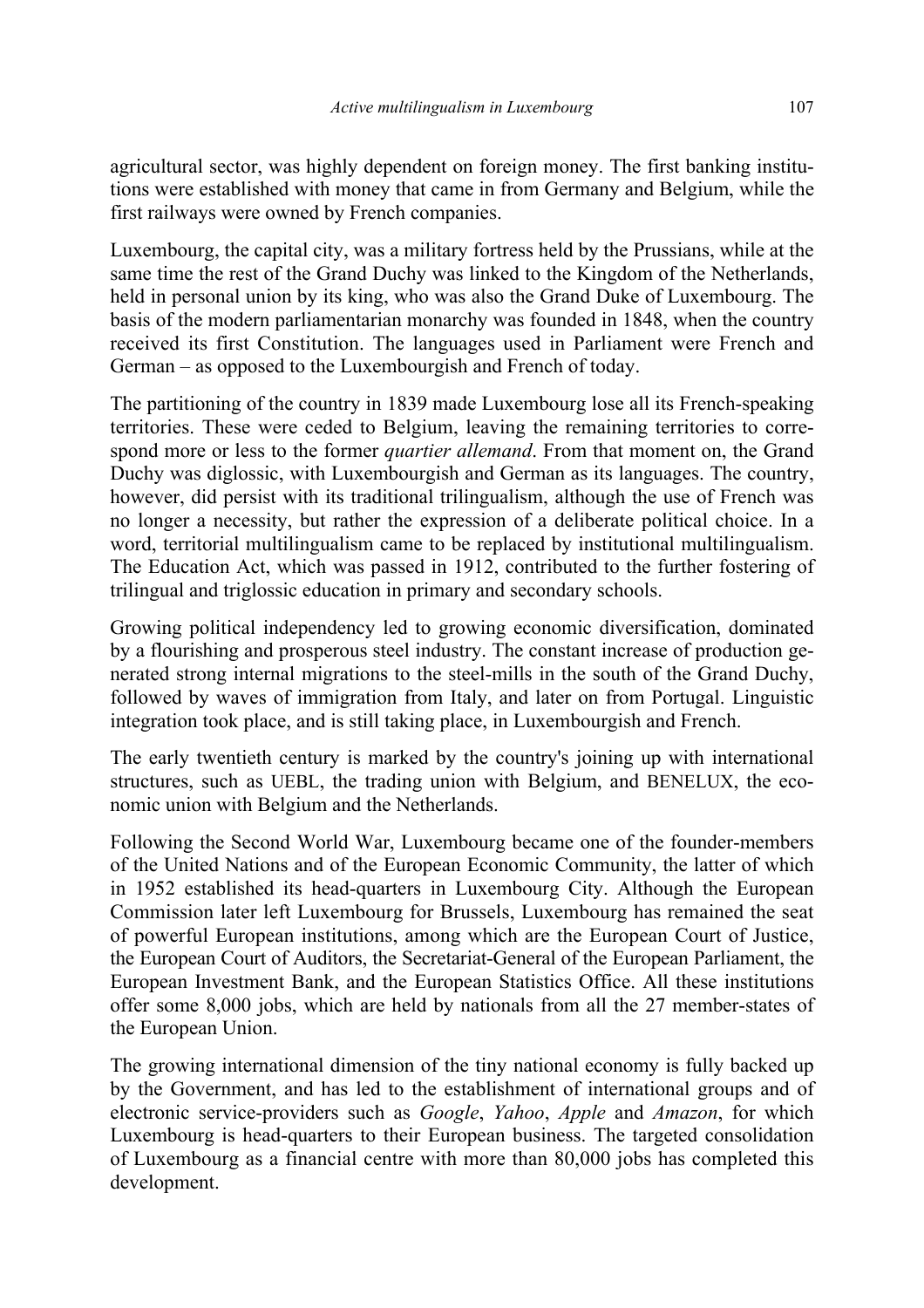From a sociolinguistic point of view, Luxembourg appears to be an open-minded and cosmopolitical economy, characterised by intense international business links, contact with which is not bound by any official language regulation, but free to operate in the language or languages of its choice.

Because of the country's geographical position at the intersection of Germanic and Romance cultures, and thus between two enormous retail markets, active multilingualism is considered by almost all economic operators to be a precondition for any activity.

Traditional triglossia still dominates in the national administration. Most official bodies can be seen as protected sectors, inasmuch as jobs there depend on the ability to speak and write the three languages, Luxembourgish, French and German.

A general differentiation between the oral and written use of language is helpful for understanding the linguistic particularities of the country. Native Luxembourgers use only Luxembourgish for oral communication, as this is their mother tongue. The last three decades have additionally seen the development of a strong tendency to use Luxembourgish also in written communication, instead of French or German. Government bodies, retail-banking institutions, insurance companies, and other service-providers use French or German as their written languages, as well as sometimes Luxembourgish, depending on the wishes of the customer, whereas oral communication normally takes place in Luxembourgish.

The preference of the big economic operators is for French and English, the internationally used languages, since the tiny home-market is very largely dependent on export business. Small and medium enterprises by contrast, whose customers are often local residents, prefer the traditional languages of the country.

Actually, language-choice in a precise economic language contact environment depends to a large extent on the type of contact and interaction inside the enterprise or institution, as well as between these and their customers. If the owner of the enterprise is a native Luxembourger, French, Belgian, or Portuguese, then internal correspondence and correspondence with his customers will be in French. The oral languages will most likely be French and Luxembourgish. If the owner is German, internal correspondence and correspondence with customers will probably be in German. Spoken languages will be German, Luxembourgish and French.

In hotels, restaurants and pubs, the most commonly used language is French. French, German, and Belgian supermarket retailers in Luxembourg behave as though the country is simply French-German bilingual. Product information in shops is in French, or in French and German. This is true also of advertising.

Commercial advertising in national TV-broadcasting is carried out almost exclusively in Luxembourgish, sometimes in French, in national radio-broadcasting only in Luxembourgish. Newspaper advertising is done in all three languages, occasionally also in English. Advertising by posted leaflet is done usually in French and German.

Active multilingualism is considered by all economic operators as a precondition for any activity. Multilingualism is one of the reasons why foreign operators establish